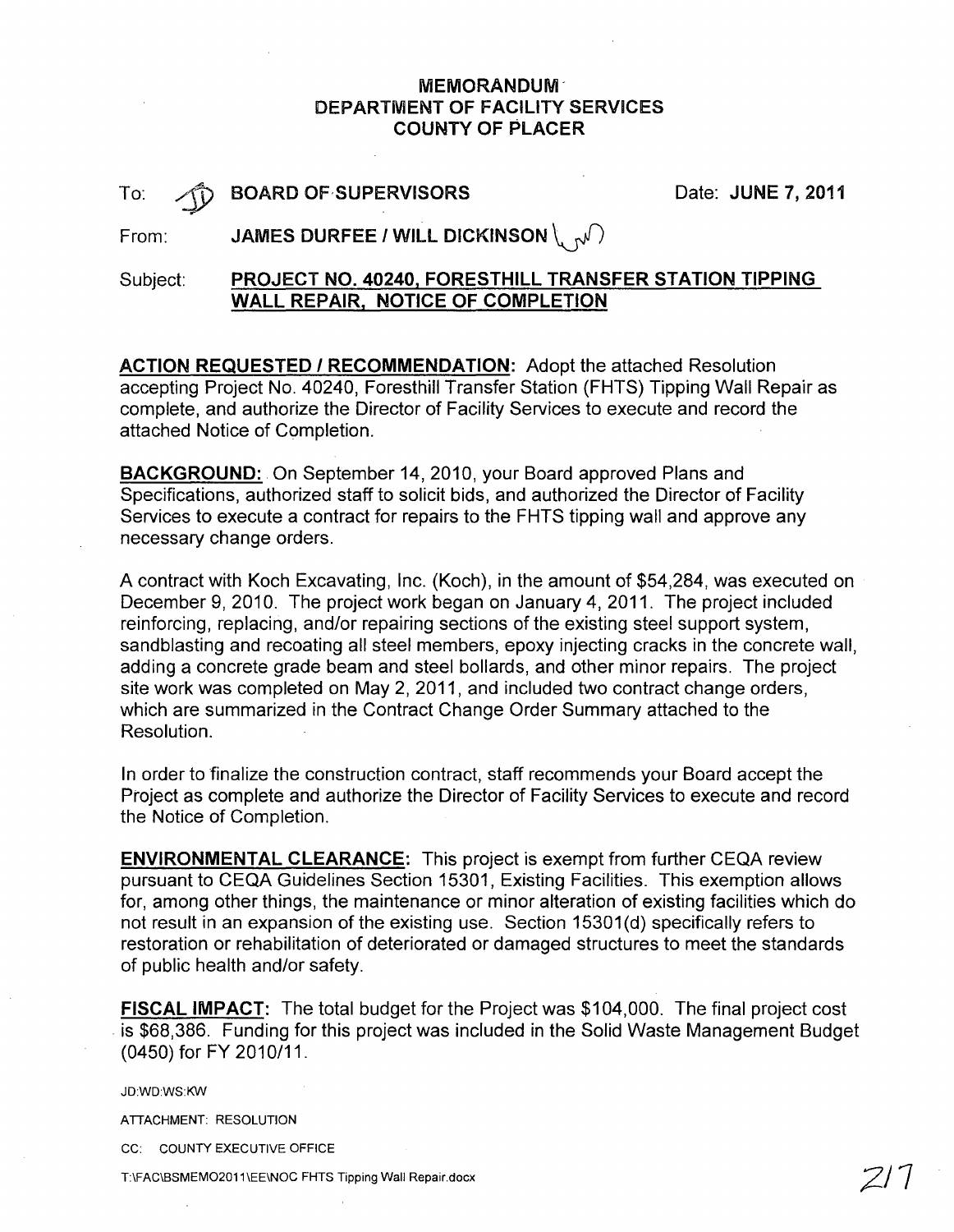# Before the Board of Supervisors County of Placer, State of California

# In the matter of: A RESOLUTION ACCEPTING PROJECT 40240, FORESTHILL TRANSFER STATION TIPPING WALL REPAIR AS COMPLETE AND AUTHORIZING THE DIRECTOR OF FACILITY SERVICES TO EXECUTE AND RECORD THE ATTACHED NOTICE OF COMPLETION

The following \_....:R~E:.;S::...;O:::..:L=-U:::..:T.:...;I:..=O~N.:-\_ was duly passed by the Board of Supervisors of the County of Placer at a regular meeting held **the County of Placer at a regular meeting held** 

the following vote on roll call:

Ayes:

Noes:

Absent:

Signed and approved by me after its passage.

Chairman, Board of Supervisors

Attest: Clerk of said Board

BE IT RESOLVED by the Board of Supervisors, County of Placer, State of California, that Project 40240 Foresthill Transfer Station Tipping Wall Repair, is hereby accepted and complete.

BE IT FURTHER RESOLVED that the Director of Facility Services is hereby authorized to execute the attached Notice of Completion on behalf of the Board of Supervisors and the County of Placer and cause the same to be recorded.

ATIACHMENTS: NOTICE OF COMPLETION SUPPLEMENTAL INFORMATION SHEET CONTRACT CHANGE ORDER SUMMARY Resol.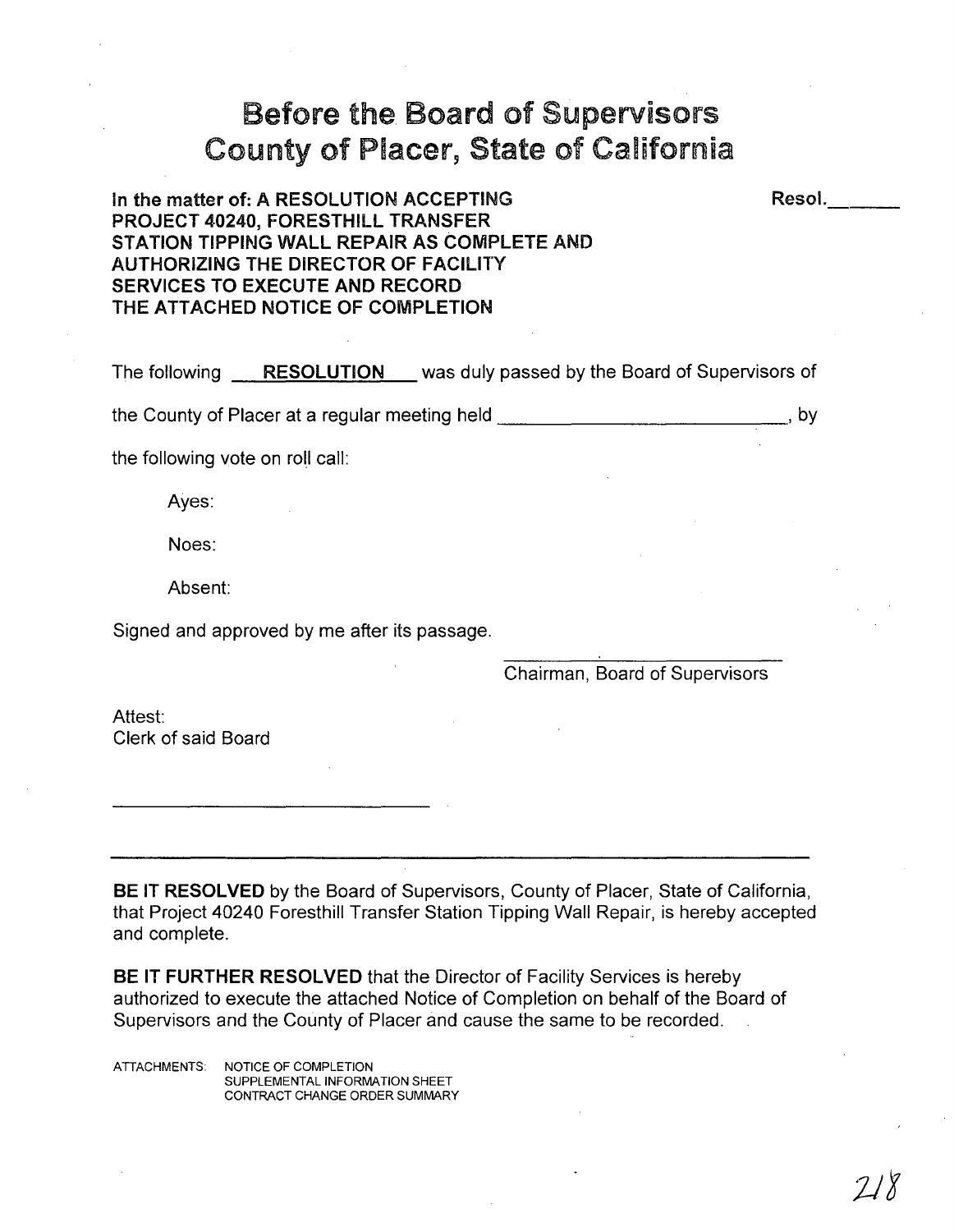Recording requested by: Facility Services / Environmental Engineering Division

When recorded return to: Laura Miller

Placer County Department of Facility Services 11476 C Ave. Auburn, CA 95603

#### NOTICE OF COMPLETION RES. NO.

#### Project Name: Project No. 40240, Foresthill Transfer Station Tipping Wall Repair

NOTICE IS HEREBY GIVEN, pursuant to California Civil Code Section 3093, that the following Contractor, to wit:

#### Koch Excavating, Inc. P. O. Box 909 Penn Valley, CA. 95946

performed and completed, for the County of Placer, State of California, the following contract, structure or work of improvement, to wit:

#### Project No. 40240, Foresthill Transfer Station Tipping Wall Repair

The facilities are owned by the County of Placer in fee. Said work was accepted on

Executed this day of 2011, at Auburn, California. I declare under penalty of perjury that the foregoing is true and correct.

#### JAMES DURFEE, DIRECTOR DEPARTMENT OF FACILITY SERVICES COUNTY OF PLACER

#### STATE OF CALIFORNIA  $)_{ss}$ COUNTY OF PLACER )

On before me Shawna Lee Howard, Notary Public, personally appeared , who proved to me on the basis of satisfactory evidence to be the person whose name is subscribed to the within instrument and acknowledged to me that she executed the same in her authorized capacity, and that by her signature on the instrument the person or the entity upon behalf of which the person acted, executed the instrument. I certify under PENALTY OF PERJURY under the laws of the State of California that the foregoing paragraph is true and correct.

WITNESS my hand and official seal.

Shawna Lee Howard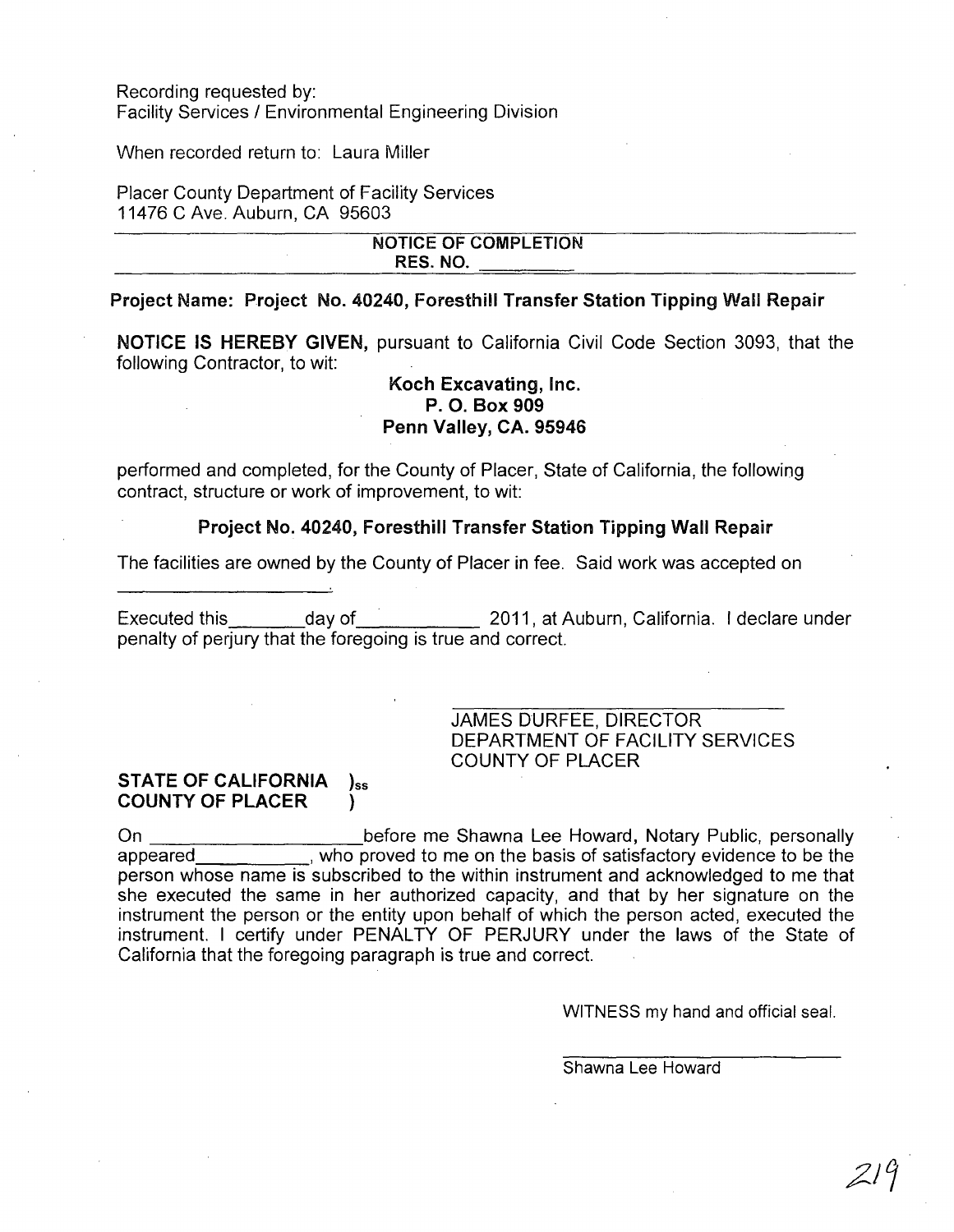# NOTICE OF COMPLETION SUPPLEMENTAL INFORMATION SHEET

DATE: JUNE 7,2011

PROJECT NO: 40240

PROJECT NAME: FORESTHILL TRANSFER STATION TIPPING WALL REPAIR

FUND/BUDGET UNIT/ACCOUNT NO:

SOLID WASTE MANAGEMENT BUDGET

CONTRACTOR: KOCH EXCAVATING, INC.

#### SUMMARY OF EXPENDITURES:

| ORIGINAL CONTRACT AMOUNT            | \$54,284.00 |  |
|-------------------------------------|-------------|--|
|                                     |             |  |
| ADDITIVE CHANGE ORDERS              | \$14,102.00 |  |
|                                     |             |  |
| <b>QUANTITY INCREASE / DECREASE</b> | \$(0.00)    |  |

TOTAL CONTRACT EXPENDITURES \$68,386.00